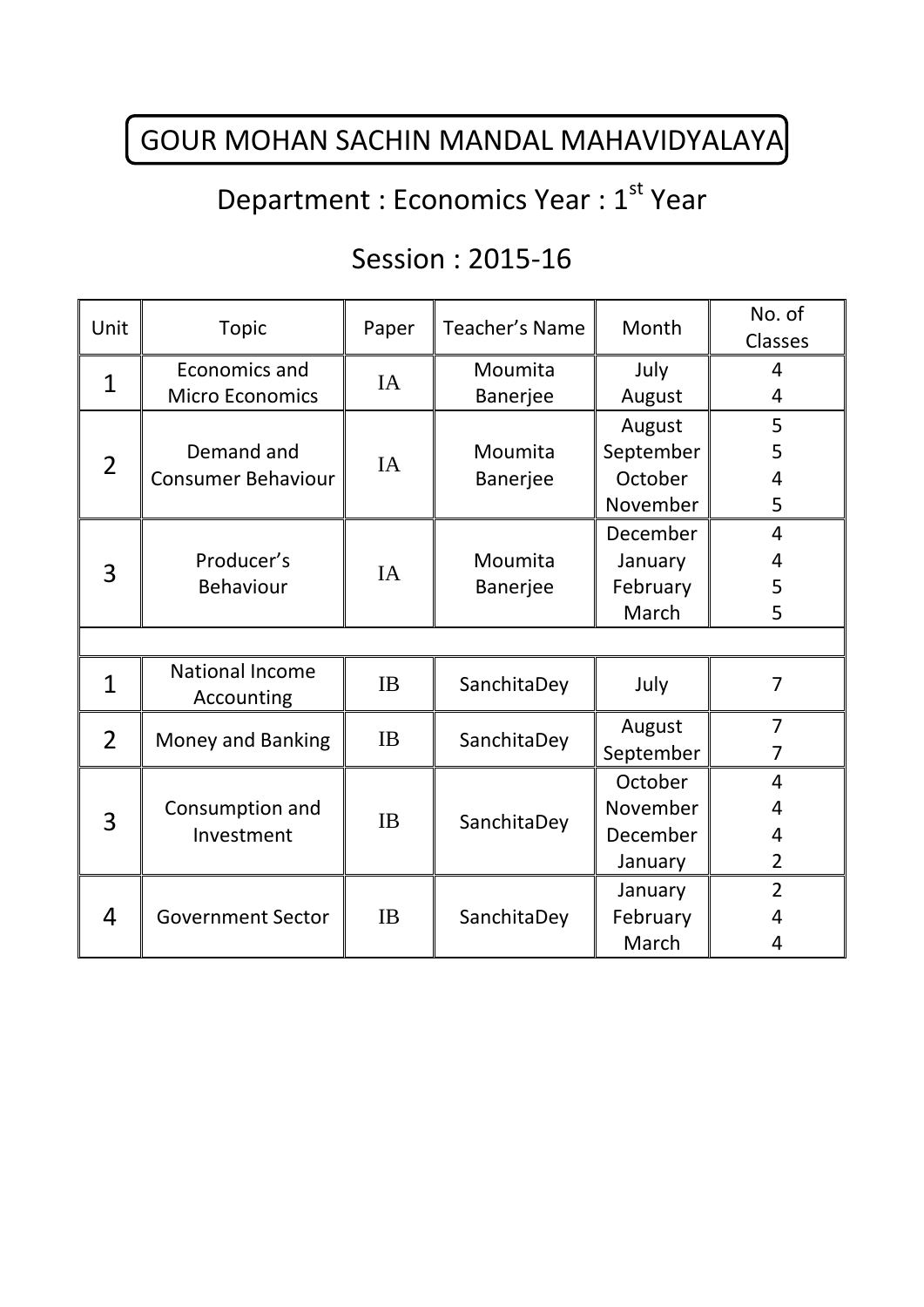## GOUR MOHAN SACHIN MONDAL MAHAVIDYALAY

### Department: Economics Year : 2<sup>nd</sup>Year

### Session: 2015-16

| Unit           | <b>Topic</b>                       | Paper            | Teacher's Name      | Month     | No. of<br>Classes |  |  |
|----------------|------------------------------------|------------------|---------------------|-----------|-------------------|--|--|
| $\mathbf{1}$   | Theory of Markets                  | <b>IIA</b>       |                     | July      | 6                 |  |  |
|                |                                    |                  | Moumita             | August    | 6                 |  |  |
|                |                                    |                  | Banerjee            | September | 4                 |  |  |
|                |                                    |                  |                     | October   | 4                 |  |  |
| $\mathcal{P}$  | Theory of<br>Distribution          | <b>IIA</b>       | Moumita<br>Banerjee | October   | $\overline{4}$    |  |  |
|                |                                    |                  |                     | November  | 6                 |  |  |
|                |                                    |                  |                     | December  | 6                 |  |  |
|                |                                    |                  |                     | January   | 6                 |  |  |
|                |                                    |                  |                     | February  | 3                 |  |  |
|                |                                    |                  |                     |           |                   |  |  |
| 1              | Theory of Income<br>and Employment | <b>IIB</b>       | SanchitaDey         | July      | 5                 |  |  |
|                |                                    |                  |                     | August    | 5                 |  |  |
|                |                                    |                  |                     | September | 5                 |  |  |
| $\overline{2}$ | Prices and Inflation               | $\overline{IIB}$ | SanchitaDey         | September | 5                 |  |  |
|                |                                    |                  |                     | October   | 5                 |  |  |
|                |                                    |                  |                     | November  | 5                 |  |  |
| 3              | <b>External Sector</b>             | <b>IIB</b>       | SanchitaDey         | December  | 5                 |  |  |
|                |                                    |                  |                     | January   | 5                 |  |  |
|                |                                    |                  |                     | February  | 5                 |  |  |